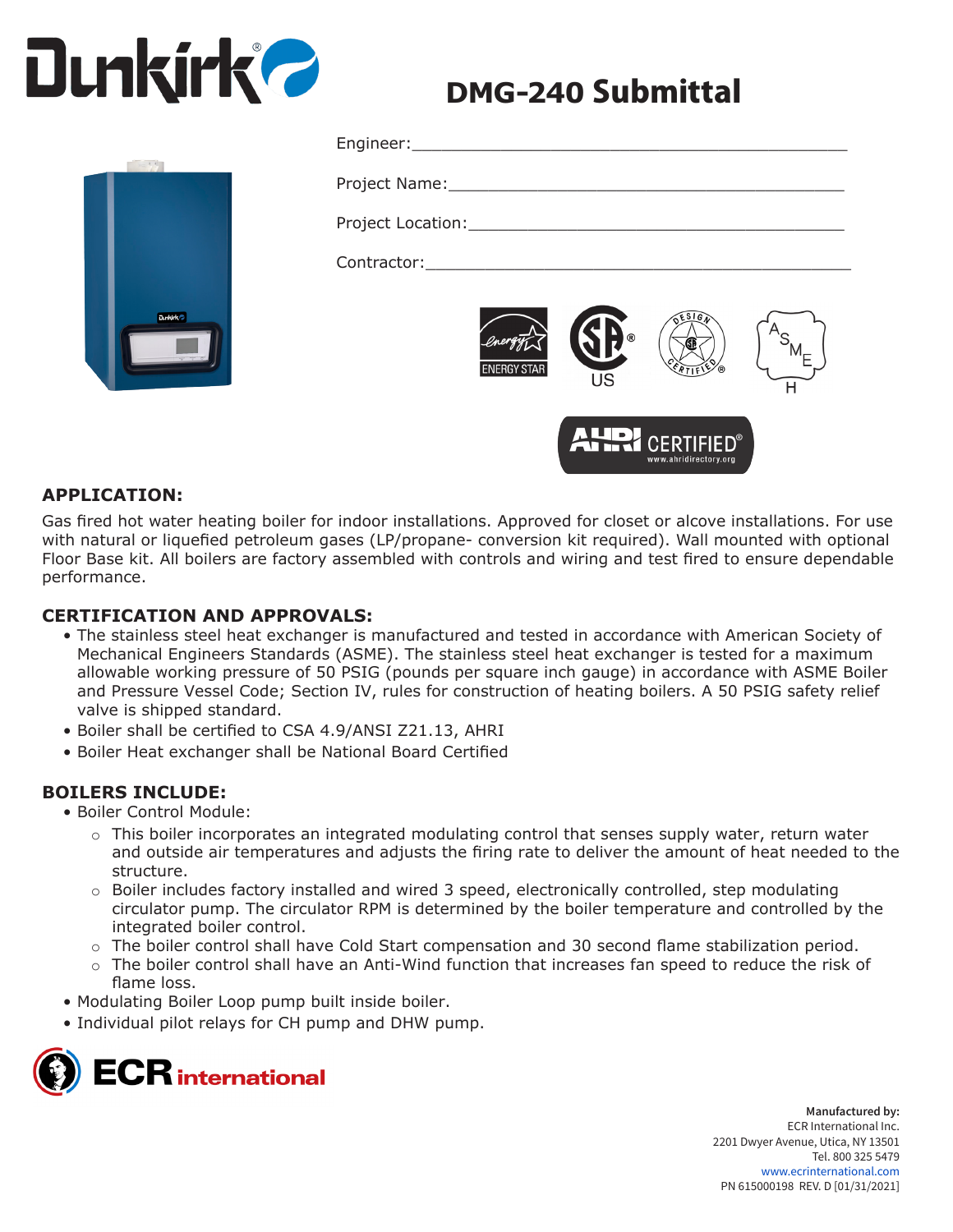

- User interface with LCD text and graphical screen display
- Central Heating CH and Domestic Hot Water DHW set-points. Domestic hot water priority with programmable maximum priority time.
- Programmable Outdoor reset curves and warm weather shutdown (When used with Optional Outdoor Air Sensor).
- External Primary/Secondary manifold with quick connections shipped with boiler.

#### **BOILER COMBUSTION SYSTEM**

- Premix modulating gas valve and blower. Fully Modulating with a 6.7:1 turn down ratio.
- Stainless Steel Burner
- Spark Generator Direct spark ignition with combination Igniter and Flame rod.

#### **HEAT EXCHANGER ASSEMBLY**

- Heat Exchanger manufactured out of 316L stainless steel
- Built in condensate drain trap.

#### **OTHER**

- Electrical 120 volts AC, 60 hertz, 1 phase 15 amp with 5 ft. male plug cord.
- Low voltage terminal strip
- Auxiliary Control Box with line voltage terminals for DWH Pump and CH Pump connections.
- Low Water Pressure Sensor
- Manual Reset High Limit function

#### **OPTIONAL EQUIPMENT:**

- Coaxial Venting components
- Coaxial to Twin pipe and Single pipe adapters
- External Manual Reset High Limit and Low Water Cut Off Controls (CSD-1 compliant)
- Outdoor air sensor
- Indirect Tank Sensor
- Common Venting Check Valve
- LP Conversion Kit
- 0-10V input to manage heating set-point or heating power level

| <b>MODEL INPUT RATE</b> |                                         |                                                  |                                                          |  |
|-------------------------|-----------------------------------------|--------------------------------------------------|----------------------------------------------------------|--|
| <b>Model</b>            | <b>Input Rate</b><br>(MBH)<br>0-2000 ft | <b>Heating</b><br>Capacity<br>(MBH)<br>0-2000 ft | <b>Net Rating</b><br><b>Water (MBH)</b><br>$0 - 2000$ ft |  |
| DMG-240                 | 241                                     | 216                                              | 188                                                      |  |

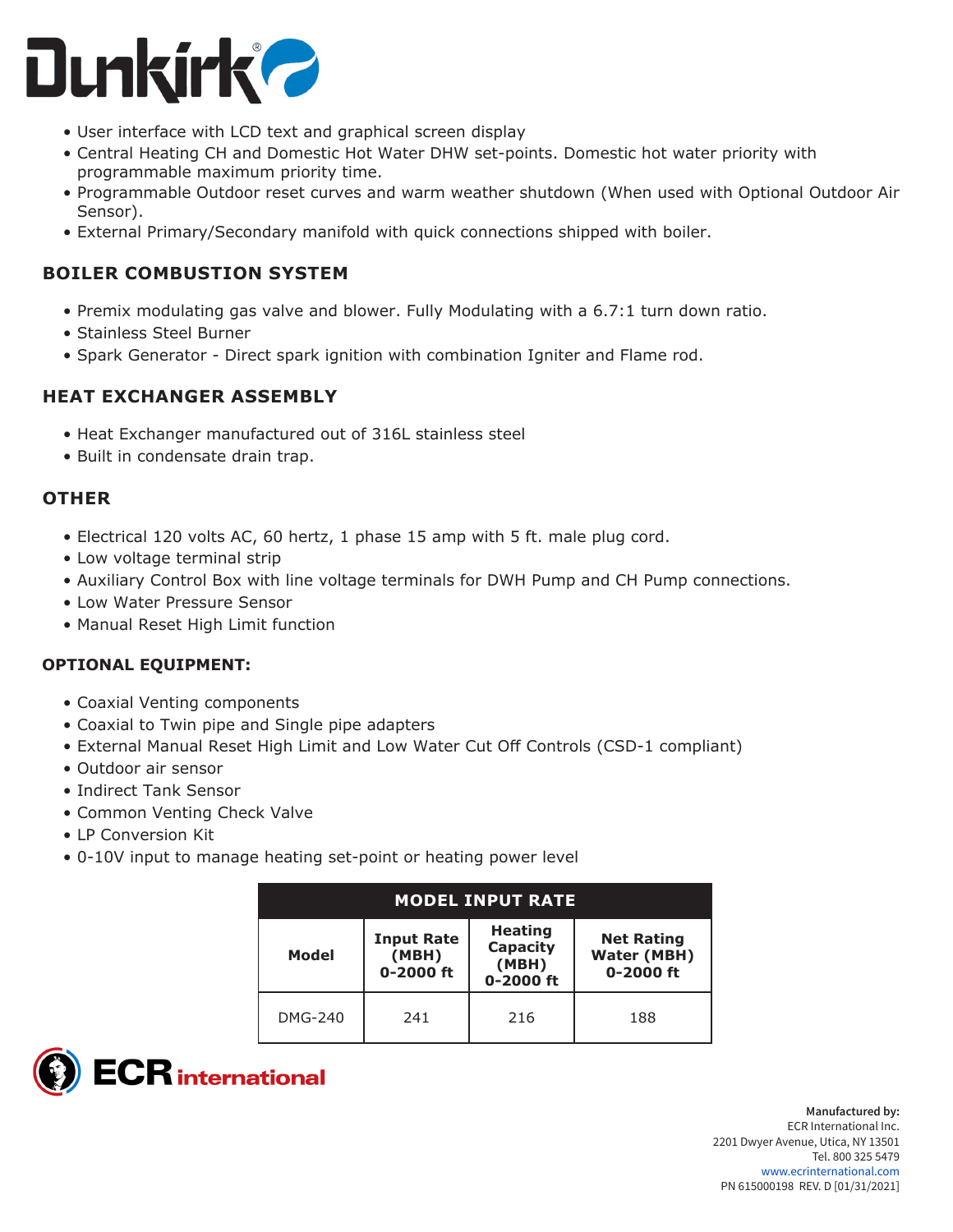

| <b>Physical Data</b>                               |                                 |                     |  |
|----------------------------------------------------|---------------------------------|---------------------|--|
| <b>Model</b>                                       |                                 | 240                 |  |
| Width (A)                                          |                                 | 17-3/4" (450mm)     |  |
| Height (B)                                         |                                 | $31-1/16$ " (763mm) |  |
| Depth (C)                                          |                                 | 23" (585mm)         |  |
| Bracket (D) Location of Bracket on<br>back of unit |                                 | 15-7%" (403.2mm)    |  |
|                                                    | Size (F)                        | 1(25.4mm)           |  |
| Water<br>Connections                               | Location (G)                    | 3-3/4" (95.3mm)     |  |
|                                                    | Location (H)<br>Return          | 9" (228.6mm)        |  |
|                                                    | Location (I)<br>Supply          | 5" (127mm)          |  |
| Gas<br>Connection                                  | Location (J)                    | 3-3/4" (95.3mm)     |  |
|                                                    | Size (K)                        | 3/4" NPT            |  |
|                                                    | Condensate Drain Connection (L) | 2-1/4" (57.2mm)     |  |
| Weight                                             | Shipping                        | 145 LBS (65.8)      |  |
|                                                    | Unit                            | 120 LBS (54.5kg)    |  |
|                                                    | Vent Connector<br>80/125 mm     |                     |  |
| <b>Electrical Cord Length</b><br>5 ft. $(1.5m)$    |                                 |                     |  |

50 psi safety relief valve (3.44 bar) Pressure relief valve connection 3/4" (22.2m)



#### **Front View**



| <b>Top View</b> |
|-----------------|
|-----------------|



#### **Bottom View Connection Identification**



#### **Bottom View Dimensions**



**Manufactured by:** ECR International Inc. 2201 Dwyer Avenue, Utica, NY 13501 Tel. 800 325 5479 www.ecrinternational.com PN 615000198 REV. D [01/31/2021]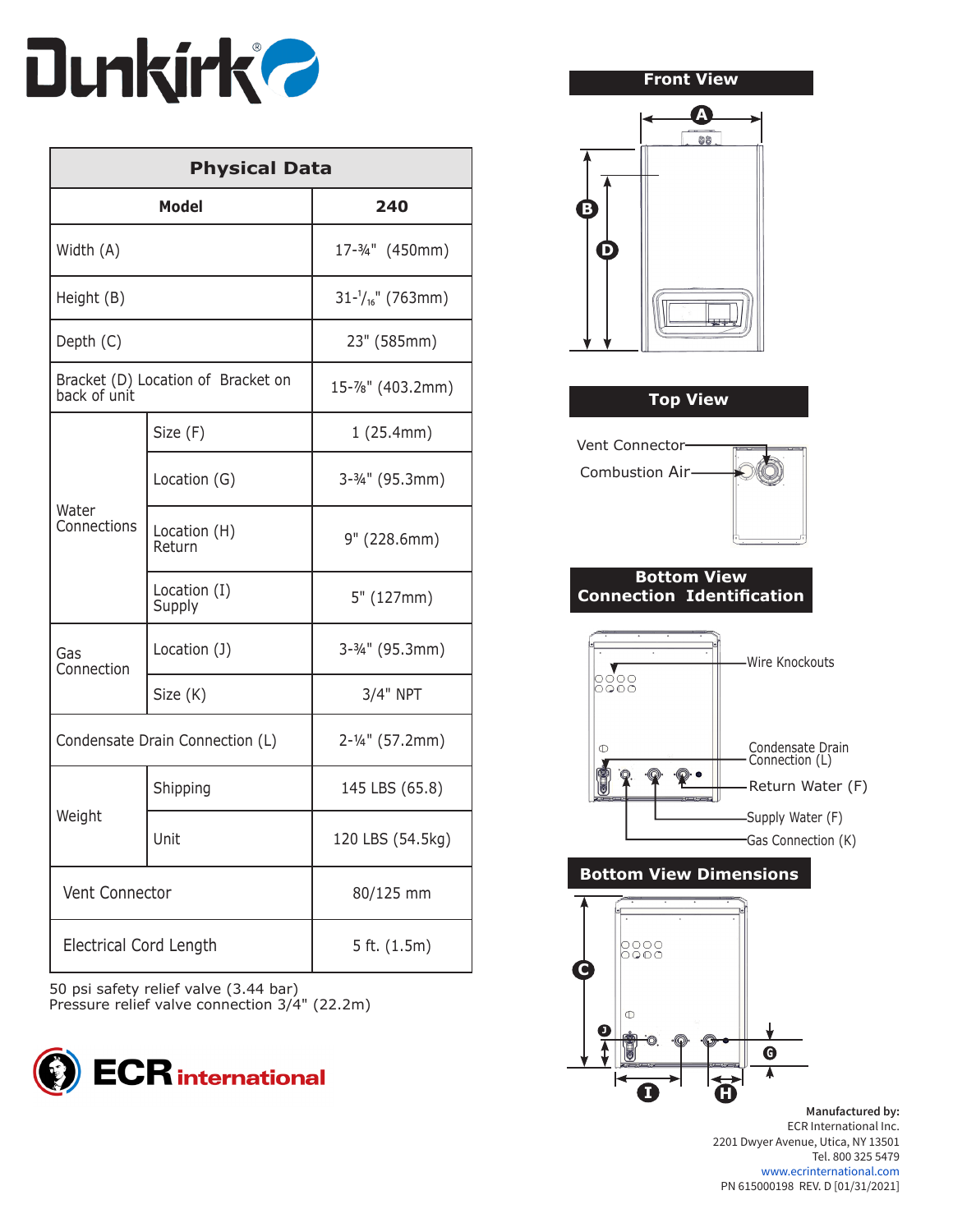

| <b>BOILER CLEARANCES DMG-240</b> |                                                |                                   |  |
|----------------------------------|------------------------------------------------|-----------------------------------|--|
| <b>Dimension</b>                 | <b>Combustible</b><br>Materials <sup>(1)</sup> | Service <sup>(1)(2)</sup>         |  |
| Top $(A)$                        | $0''(0 \text{ cm})$                            | 11-13/16"<br>$(300 \, \text{mm})$ |  |
| Left Side (B)                    | $1 - 3/4"$<br>$(45$ mm $)$                     | $1 - 3/4"$<br>$(45$ mm $)$        |  |
| Right Side (C)                   | $1 - 3/4"$<br>$(45$ mm $)$                     | $1 - 3/4"$<br>$(45 \text{ mm})$   |  |
| Front (D)                        | 2" (4.5 cm)                                    | 17 3/4"<br>(450.0mm)              |  |
| Back (E)                         | $0''(0 \text{ cm})$                            | $0''(0 \text{ cm})$               |  |
| Bottom (F)                       | 0" (0 cm)                                      | $*9 - 7/8"$<br>$(250 \text{ mm})$ |  |
| Combustion Air/<br>Vent piping   | $0"$ (0 cm)                                    | 6" (160 mm)                       |  |

**(1)** *Required distances measured from boiler jacket.*

**(2)** *Service, proper operation clearance recommendation.*

*\* Allowance for piping at the bottom of boiler not included.*

#### **CLEARANCE TO COMBUSTIBLE MATERIALS**







**Manufactured by:** ECR International Inc. 2201 Dwyer Avenue, Utica, NY 13501 Tel. 800 325 5479 www.ecrinternational.com PN 615000198 REV. D [01/31/2021]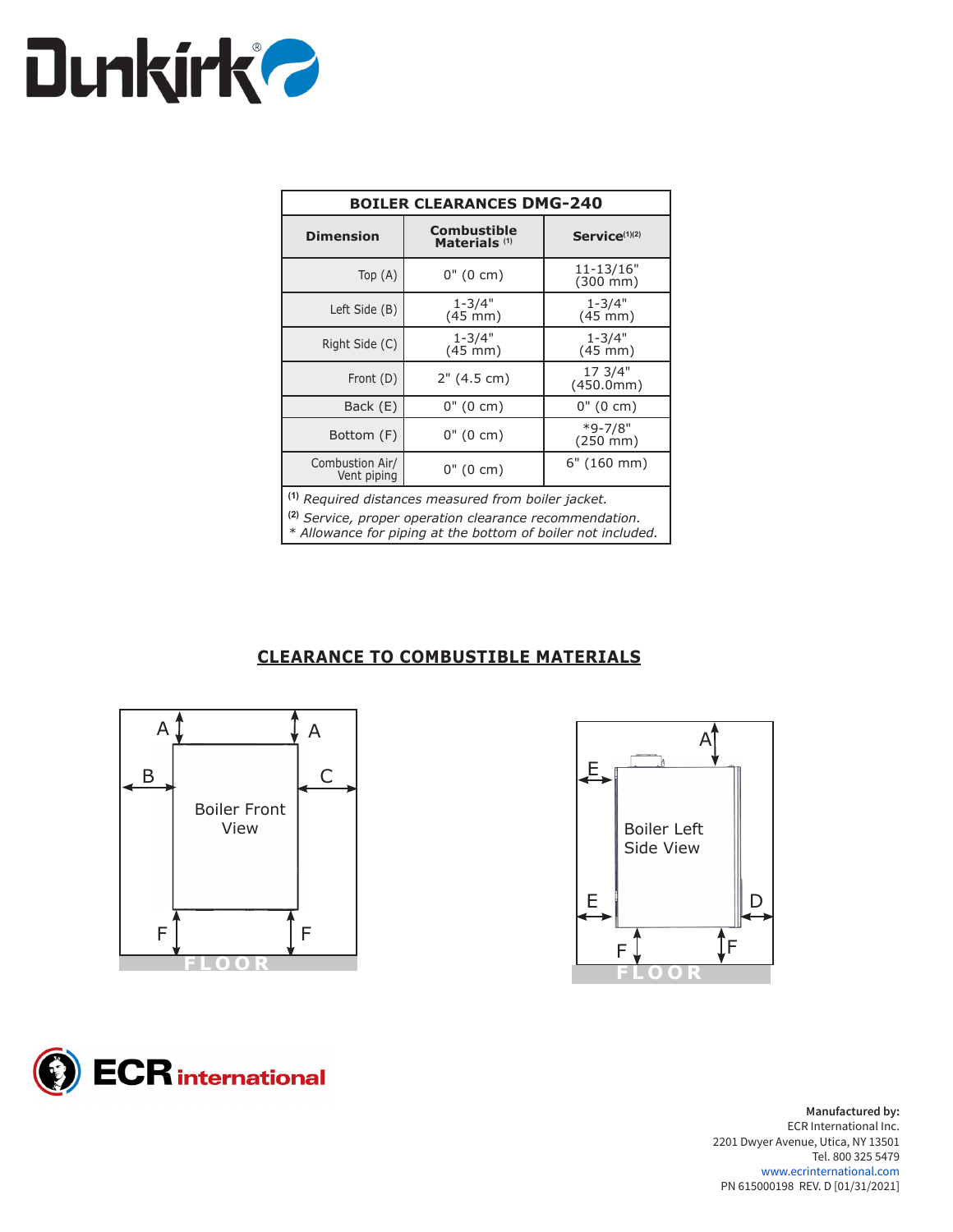

#### **SERVICE CLEARANCES**





#### **SERVICE CLEARANCES - CLOSET INSTALLATION**





0 in /0 mm between the Back of the Unit and the wall CLOSET INSTALLATION



**Manufactured by:** ECR International Inc. 2201 Dwyer Avenue, Utica, NY 13501 Tel. 800 325 5479 www.ecrinternational.com PN 615000198 REV. D [01/31/2021]